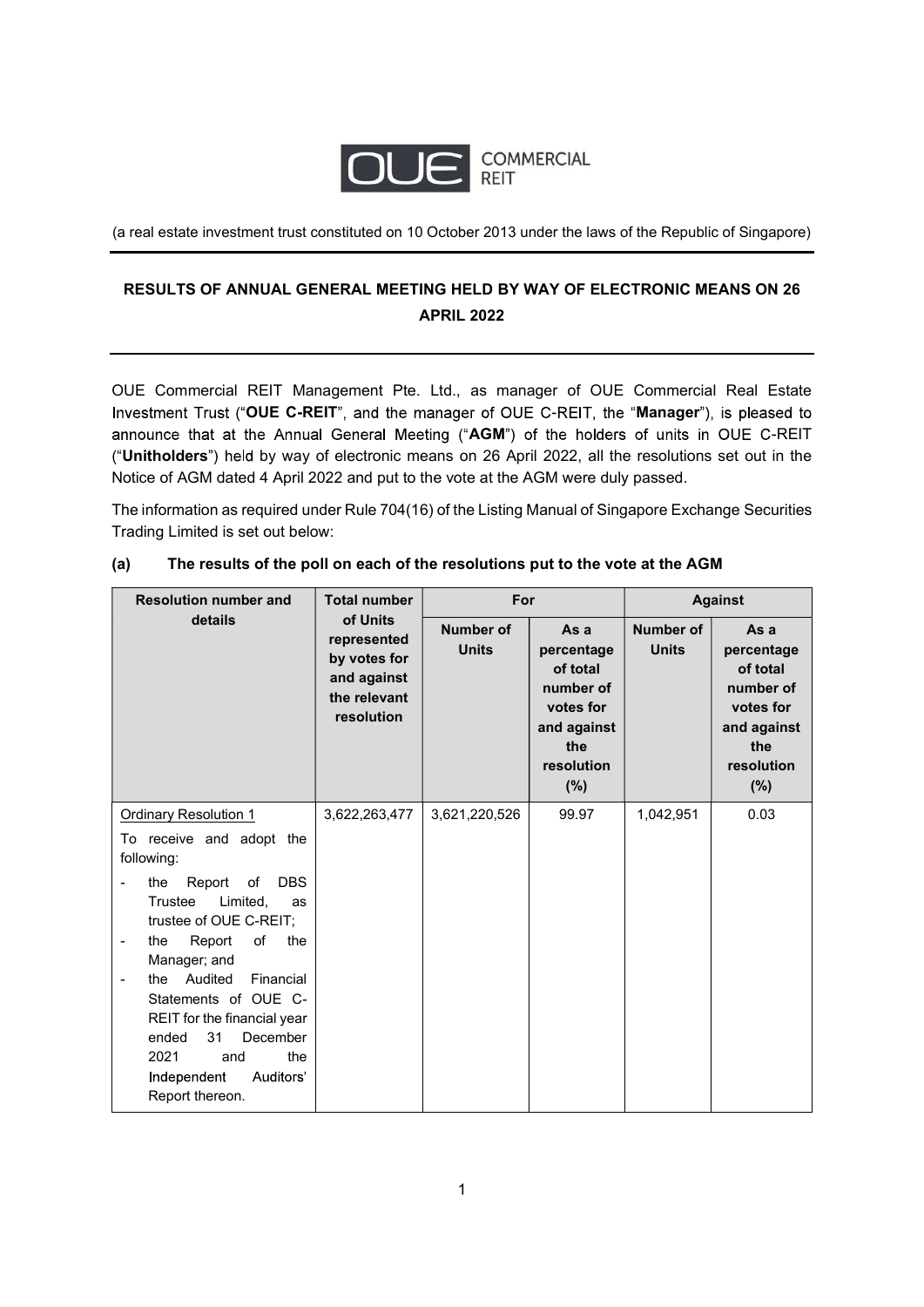| <b>Resolution number and</b>                                                                                                                                                                                                                     | <b>Total number</b><br>of Units<br>represented<br>by votes for<br>and against<br>the relevant<br>resolution | For                              |                                                                                                     | <b>Against</b>            |                                                                                                     |
|--------------------------------------------------------------------------------------------------------------------------------------------------------------------------------------------------------------------------------------------------|-------------------------------------------------------------------------------------------------------------|----------------------------------|-----------------------------------------------------------------------------------------------------|---------------------------|-----------------------------------------------------------------------------------------------------|
| details                                                                                                                                                                                                                                          |                                                                                                             | <b>Number of</b><br><b>Units</b> | As a<br>percentage<br>of total<br>number of<br>votes for<br>and against<br>the<br>resolution<br>(%) | Number of<br><b>Units</b> | As a<br>percentage<br>of total<br>number of<br>votes for<br>and against<br>the<br>resolution<br>(%) |
| <b>Ordinary Resolution 2</b><br>To re-appoint Messrs KPMG<br>LLP as Independent Auditors<br>of OUE C-REIT to hold office<br>until the conclusion of the next<br>AGM of OUE C-REIT, and to<br>authorise the Manager to fix<br>their remuneration. | 3,623,637,625                                                                                               | 3,621,361,675                    | 99.94                                                                                               | 2,275,950                 | 0.06                                                                                                |
| <b>Ordinary Resolution 3</b><br>To authorise the Manager to<br>issue Units and to make or<br>grant convertible instruments.                                                                                                                      | 3,623,637,425                                                                                               | 3,605,790,536                    | 99.51                                                                                               | 17,846,889                | 0.49                                                                                                |
| <b>Ordinary Resolution 4</b><br>To approve the renewal of the<br>Unit Buy-back Mandate.                                                                                                                                                          | 3,623,327,064                                                                                               | 3,615,769,256                    | 99.79                                                                                               | 7,557,808                 | 0.21                                                                                                |

Note: Percentages are rounded to two decimal places.

## (b) Details of parties who are required to abstain from voting on any resolution(s), including the number of Units held and the individual resolution(s) on which they are required to abstain from voting

No party was required to abstain from voting on any of the resolutions at the AGM.

#### (c) Name of firm and/or person appointed as scrutineer

Reliance 3P Advisory Pte Ltd was appointed as the scrutineer for the AGM.

By Order of the Board Kelvin Chua Company Secretary

### OUE Commercial REIT Management Pte. Ltd.

(Registration Number: 201327018E) (as manager of OUE Commercial Real Estate Investment Trust)

26 April 2022